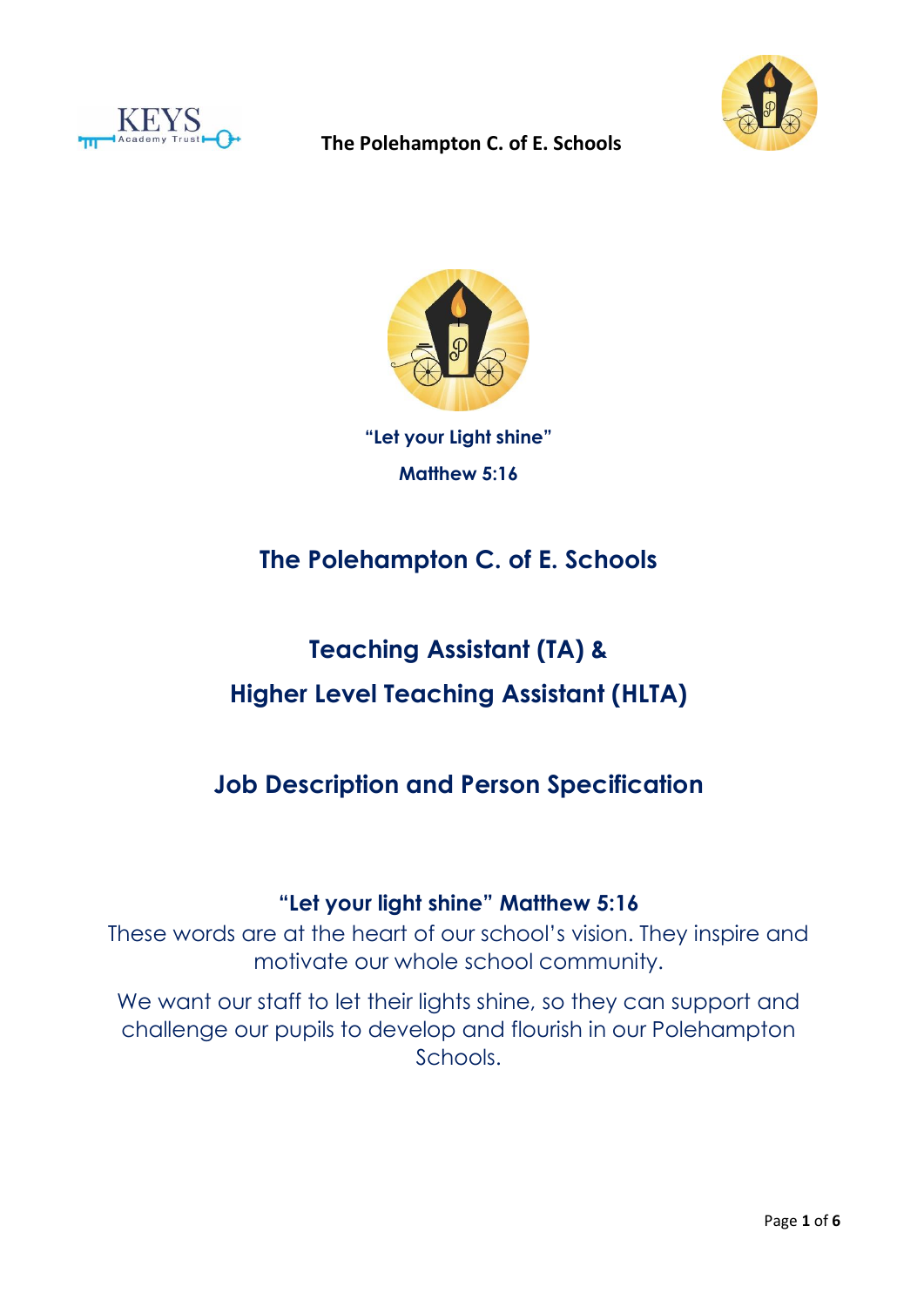



#### **Job description Teaching Assistant (TA) or Higher Level Teaching Assistant (HLTA)**

- **Job title:** Teaching assistant (TA) / Higher level teaching assistant (HLTA)
- **Salary:** TA Grade 3, scp. 5-6 /HLTA Grade 5, scp. 12-17
- **Hours:** Full time TA 27.5hrs /week (infants); 28.75hrs/week (juniors)
- **Contract type**: [full-time/part-time], [fixed-term/permanent], Term time only
- **Reporting to**: Heads of School/Class Teacher

#### **Main purpose**

- Work with class teachers to raise the learning and attainment of pupils
- Promote pupils' independence, self-esteem and social inclusion
- Give support to pupils, individually or in groups, so they can access the curriculum, take part in learning, and experience a sense of achievement

#### **Duties and responsibilities**

#### **Teaching and learning**

- Demonstrate an informed and efficient approach to teaching and learning by adopting relevant strategies to support the work of the teacher and increase achievement of all pupils including, where appropriate, those with special educational needs and disabilities (SEND)
- Promote, support and facilitate inclusion by encouraging participation of all pupils in learning and extracurricular activities
- Support the teaching of a broad and balanced curriculum aimed at pupils achieving their full potential in all areas of learning
- Use effective behaviour management strategies consistently in line with the school's policy and procedures
- Support class teachers with maintaining good order and discipline among pupils, managing behaviour effectively to ensure a good and safe learning environment
- Organise and manage teaching space and resources to help maintain a tidy, stimulating and safe learning environment
- Observe pupil performance and pass observations on to the class teacher, record on trackers or post- it- notes
- Supervise a class if the teacher is temporarily unavailable
- Use ICT skills to advance pupils' learning
- Undertake any other relevant duties given by the class teacher

Additional for HLTAs:

- o To cover and lead class teaching (under supervision) as and when appropriate
- o Direct the work, where relevant, of other adults in supporting learning
- o Run interventions (small group or 1:1)as directed by the Inclusion Lead or teachers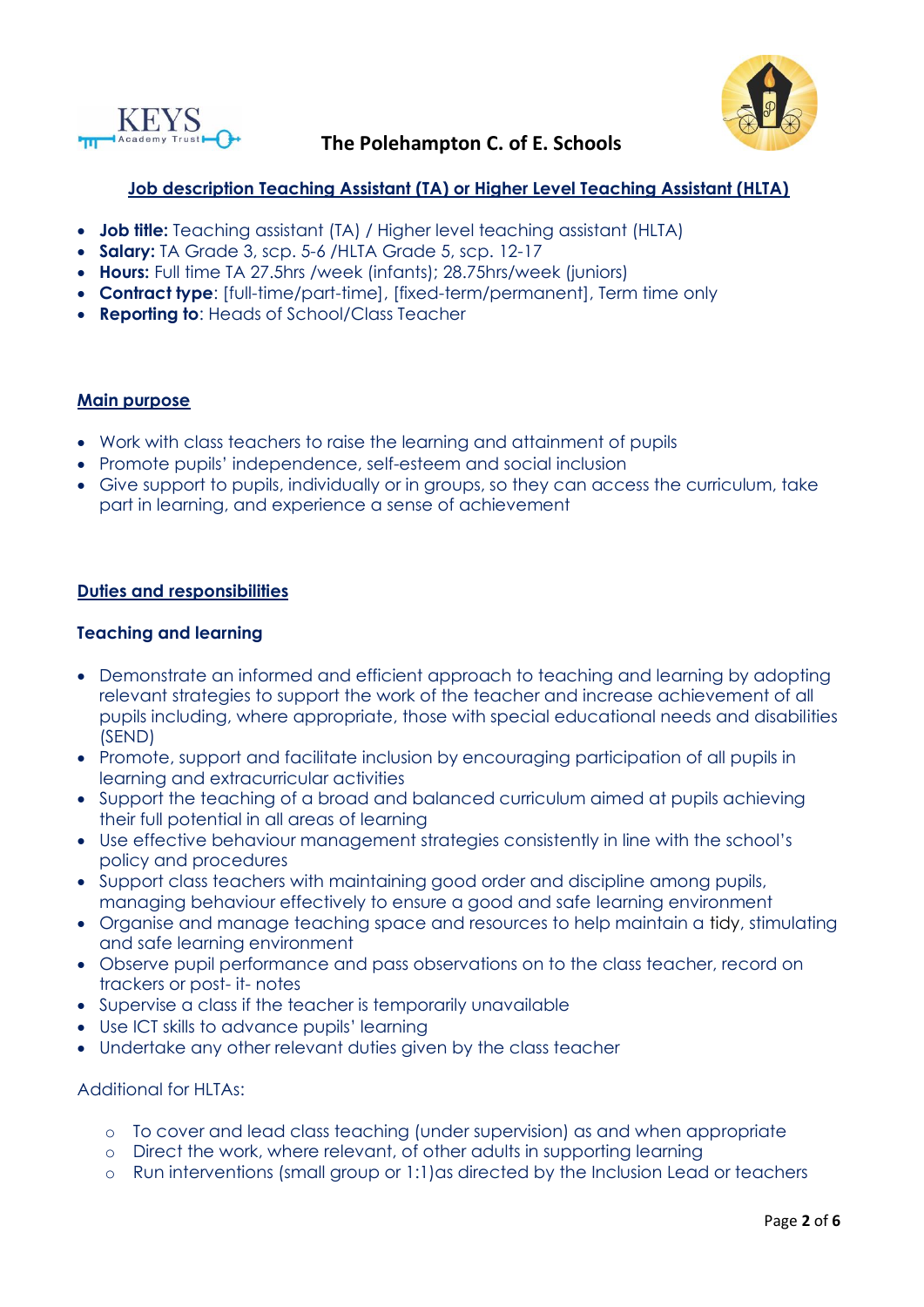



#### **Planning**

- o Contribute to effective assessment and planning by supporting the monitoring, recording and reporting of pupil performance and progress as appropriate to the level of the role
- o Read and understand lesson plans shared prior to lessons, if available
- o Prepare the classroom for lessons

#### Additional for HLTAs:

- Use their area(s) of expertise to contribute to the planning and preparation of learning activities, and to plan their role in learning activities
- Use allocated time to devise clearly structured activities that interest and motivate learners and advance their learning
- Plan how they will support the inclusion of pupils in the learning activities

#### **Working with staff, parents/carers and relevant professionals**

- Communicate effectively with other staff members and pupils, and with parents and carers under the direction of the class teacher
- Communicate their knowledge and understanding of pupils to other school staff and education, health and social care professionals, so that informed decision making can take place on intervention and provision
- Contribute to meetings with parents and carers by providing feedback on pupil progress, attainment and barriers to learning, as directed by teachers
- With the class teacher, keep other professionals accurately informed of performance and progress, or concerns they may have about the pupils they work with
- Understand their role in order to be able to work collaboratively with classroom teachers and other colleagues, including specialist advisory teachers
- Collaborate and work with colleagues and other relevant professionals within and beyond the school
- Develop effective professional relationships with colleagues
- To maintain strict confidentiality regarding pupil/school matters

#### **Health and safety**

- Promote the safety and wellbeing of pupils, and help to safeguard pupils' wellbeing by following the requirements of Keeping Children Safe in Education (KCSIE) and our school's child protection policy
- Look after children who are upset or have had accidents
- To be familiar with the school's policies, particularly on Health & Safety, Safeguarding, First Aid and the administration of medicines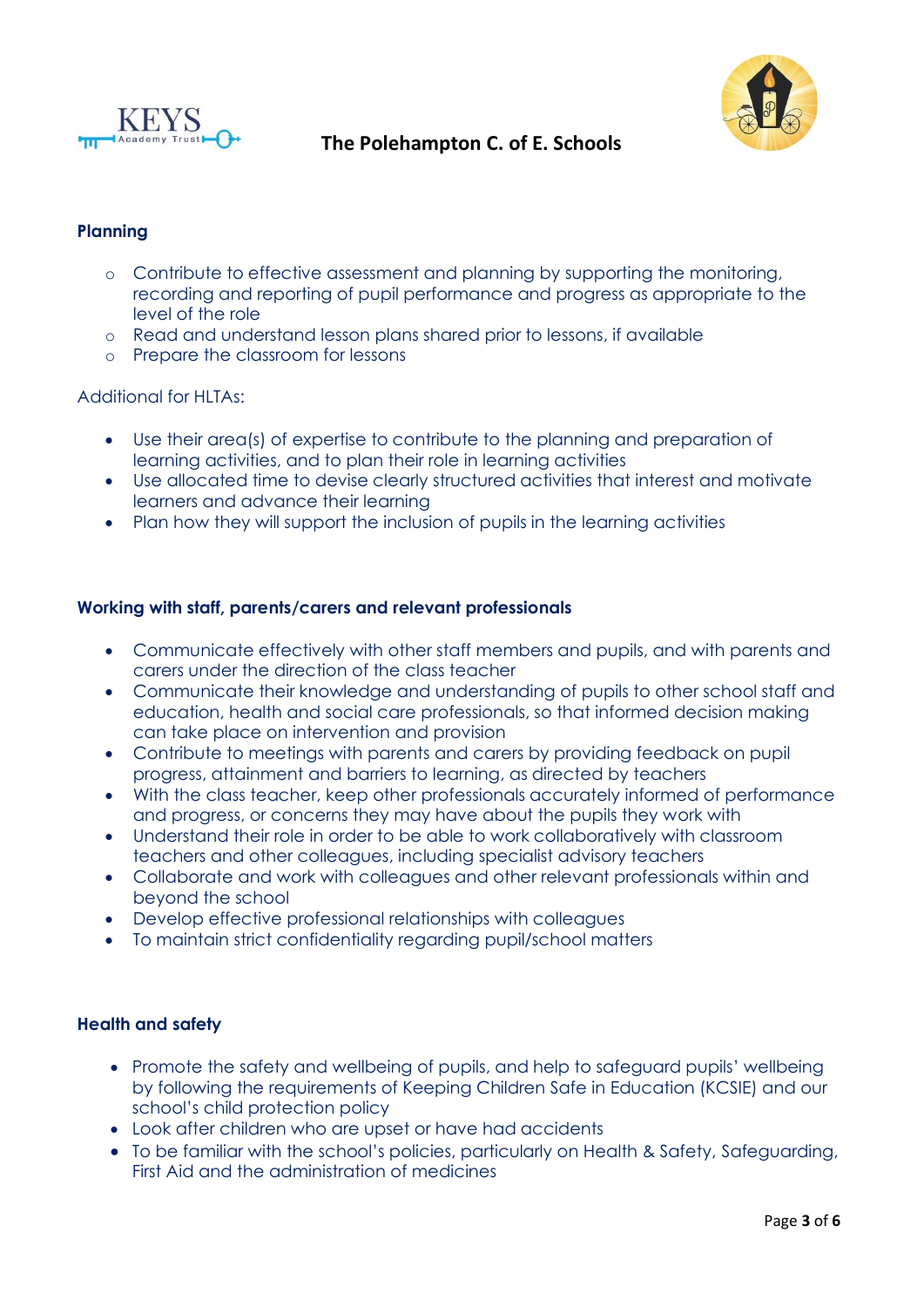





• First Aid and/or lunchtime/break time playground supervision as required

#### **Professional development**

- o Help keep their own knowledge and understanding relevant and up-to-date by reflecting on their own practice, liaising with school leaders, and identifying relevant professional development to improve personal effectiveness
- o Take opportunities to build the appropriate skills, qualifications, and/or experience needed for the role, with support from the school
- o Take part in the school's appraisal procedures
- o Attend staff training, after school meetings, school educational trips and special occasions in the school's annual calendar.

#### **Other areas of responsibility**

#### **Safeguarding**

- o Work in line with statutory safeguarding guidance (e.g. Keeping Children Safe in Education, Prevent) and our safeguarding and child protection policies
- o Promote the safeguarding of all pupils in the school
- o Log incidents, pupil conversations or observations of concern on CPOMS

The TA/HLTA will be required to follow school policies and the staff code of conduct.

Please note, this is illustrative of the general nature and level of responsibility of the role. It is not a comprehensive list of all tasks that the TA / HLTA will carry out. The postholder may be required to do other reasonable tasks and duties appropriate to the level of the role, as directed by the headteacher.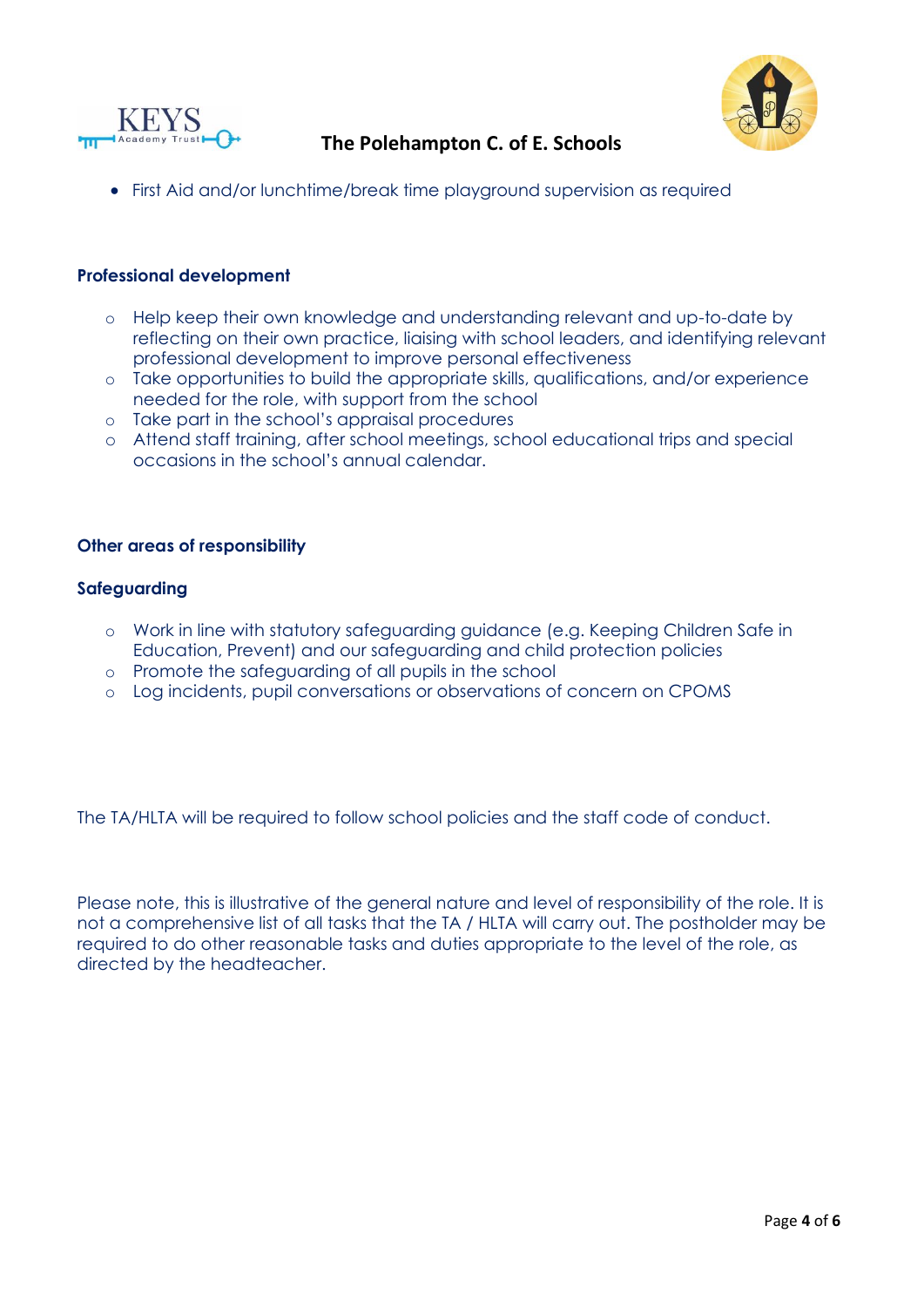



# **KEYS**<br>The Polehampton C. of E. Schools

## **Person Specification**

| <b>CRITERIA</b>       | <b>QUALITIES</b>                                                                   |  |  |
|-----------------------|------------------------------------------------------------------------------------|--|--|
| <b>Qualifications</b> | GCSE or equivalent level, including at least a Grade 4 (previously<br>$\bullet$    |  |  |
| and training          | Grade C) in English and maths                                                      |  |  |
|                       | First-aid training, or willingness to complete it<br>$\bullet$                     |  |  |
|                       |                                                                                    |  |  |
|                       |                                                                                    |  |  |
| <b>Experience</b>     | Experience working in a school environment or other educational<br>$\circ$         |  |  |
|                       | setting                                                                            |  |  |
|                       | Experience working with children / young people<br>$\circ$                         |  |  |
|                       | Experience planning and delivering learning activities<br>$\circ$                  |  |  |
|                       |                                                                                    |  |  |
|                       | For HLTAs:                                                                         |  |  |
|                       |                                                                                    |  |  |
|                       | Experience of planning and leading teaching and learning<br>$\circ$                |  |  |
|                       | activities (under supervision)                                                     |  |  |
|                       |                                                                                    |  |  |
|                       |                                                                                    |  |  |
| <b>Skills and</b>     | Good literacy and numeracy skills<br>$\circ$                                       |  |  |
| knowledge             | Good organisational skills<br>$\circ$                                              |  |  |
|                       | Good time management and ability to prioritise<br>$\circ$                          |  |  |
|                       | Ability to build effective working relationships with pupils and adults<br>$\circ$ |  |  |
|                       | Skills and expertise in understanding the needs of all pupils<br>$\circ$           |  |  |
|                       | Knowledge of how to help adapt and deliver support to meet<br>$\circ$              |  |  |
|                       | individual needs                                                                   |  |  |
|                       | Subject and curriculum knowledge relevant to the role, and ability<br>$\circ$      |  |  |
|                       | to apply this effectively in supporting teachers and pupils                        |  |  |
|                       | Excellent verbal communication skills<br>$\circ$                                   |  |  |
|                       | Active listening skills<br>$\circ$                                                 |  |  |
|                       | The ability to remain calm in stressful situations<br>$\circ$                      |  |  |
|                       | Knowledge of guidance and requirements around safeguarding<br>$\circ$<br>children  |  |  |
|                       | Good ICT skills, particularly using ICT to support learning (Chrome                |  |  |
|                       | $\circ$<br>books, IPads, laptops, IWB) and use a printer and photocopier           |  |  |
|                       | Knowledge of Office 365 for emails, TEAMS, Google Drive & cloud                    |  |  |
|                       | based safeguarding systems                                                         |  |  |
|                       | Understanding of roles and responsibilities within the classroom and<br>$\circ$    |  |  |
|                       | whole school context                                                               |  |  |
|                       |                                                                                    |  |  |
|                       | For HLTAs:                                                                         |  |  |
|                       |                                                                                    |  |  |
|                       | Understanding of effective teaching methods<br>$\circ$                             |  |  |
|                       | Knowledge of how to successfully lead learning activities for a<br>$\circ$         |  |  |
|                       | group or class of children                                                         |  |  |
|                       | Knowledge of how statutory and non-statutory frameworks for<br>$\circ$             |  |  |
|                       | the school curriculum relate to the age and ability ranges of the                  |  |  |
|                       | learners they support                                                              |  |  |